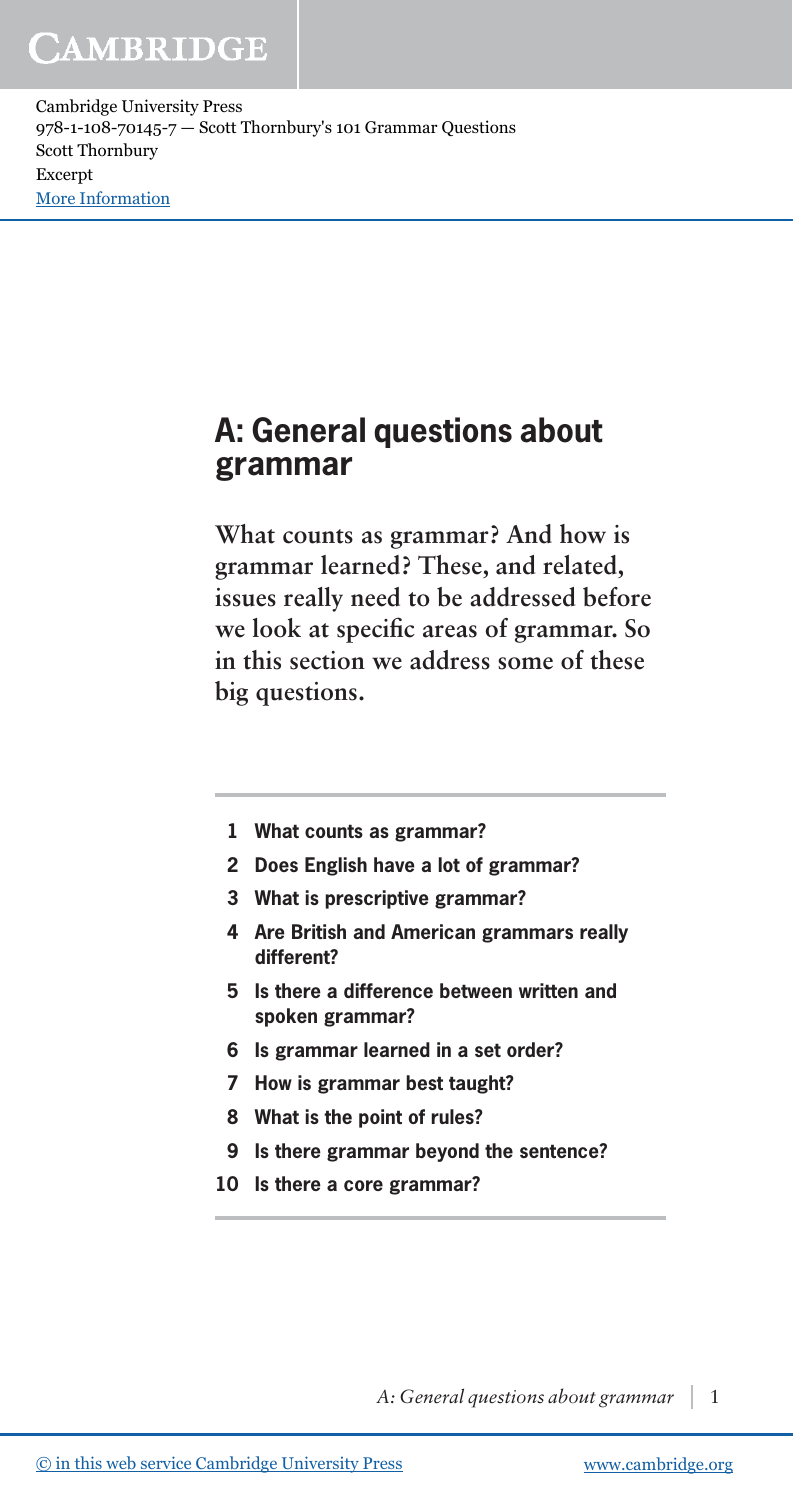### **1 What counts as grammar?**

**What are we talking about when we talk about grammar? For example, where does vocabulary end and grammar start? Does grammar stop at the sentence?**

**grammar** /græm<sup>-*y*</sup>, *noun* 1 [U] (the study or use of) the rules about how words change their form and combine with words to make sentences. (*Cambridge Advanced Learners' Dictionary*, 2005)

Traditionally, the way 'words change their form' is called *morphology*. In English, this includes the way **verbs** change from the present to the past (*walk*  $\rightarrow$  *walked*) or **nouns** change from singular to plural (*dog*  $\rightarrow$ *dogs*). The way that words 'combine with words to make sentences' is called *syntax*. Thus, the order of words that can go before a noun (*both the two small black dogs*) is governed by rules of **syntax**, just as the way that this **phrase** forms part of a sentence: *Both the two small black dogs ran away*. Compare this with the ungrammatical: \**The both two black small dogs away ran*.

So grammar deals with the morphology and syntax of sentences. But there are some problems. Morphology also describes the way that words change and combine to make other words: *bull + dog* = *bulldog; run* + *-er* = *runner; run* + *out* + *of* = *run out of*. Not to mention idioms like *go to the dogs, a dog's breakfast*. So there's a fuzzy line between vocabulary (i.e. what you might find in a dictionary) and grammar.

Also, grammar extends beyond sentences. Consider: *The dogs ran away*. *I chased them*. Here *them* refers back to *the dogs* in the previous sentence – suggesting that there's also some fuzziness between grammar and what is called *discourse* (see **9**).

Finally, a distinction needs to be made between grammar and usage: a sentence might be technically ungrammatical but commonly used, like *Long time no see*; or it may be grammatically feasible but highly unlikely, e.g. ?*The dogs had been being walked*.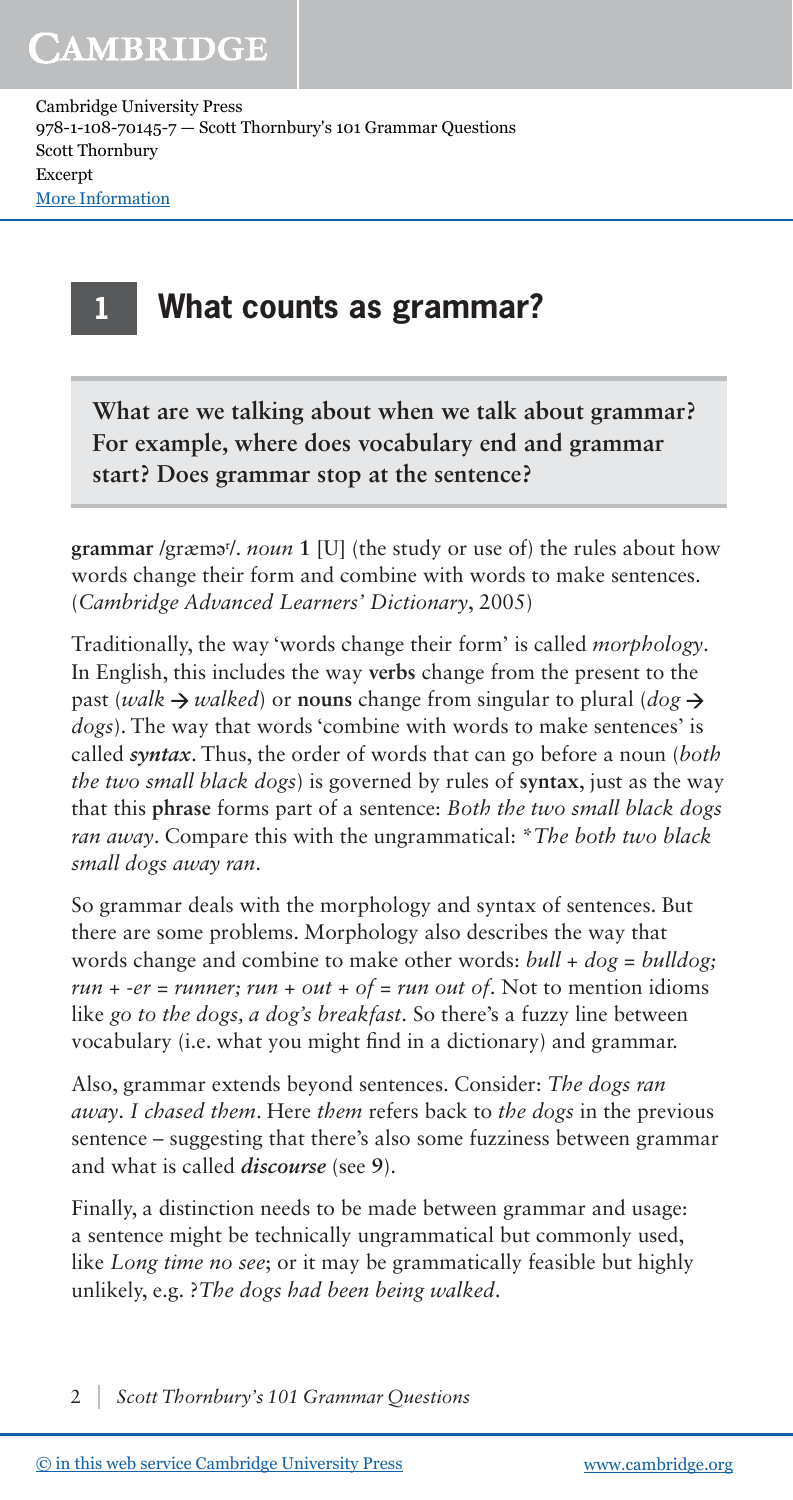### **Does English have a lot of grammar? 2**

**It's a common perception that the success of English as a global language owes a lot to the fact that it has very little grammar. Is this true?**

Anyone who has studied Spanish or Turkish will be aware that in these languages there are many different forms of the **verb**. Likewise, German and Russian have many different forms of the **noun**. English is much simpler in these respects. Regular verbs have four forms in all: *walk, walked, walks,* and *walking*. Most nouns have just two: *dog* and *dogs*. (Three if we count *dog's*.) This is because English is not a highly inflected language: it does not have a lot of grammatical endings.

But this doesn't mean that English is grammar-light. If that were the case, then English-speakers would be somewhat limited in terms of the meanings they could express. And English learners would only rarely make mistakes!

Despite being minimally inflected, verbs in English employ a variety of **auxiliaries** to express different shades of meaning: *I have walked, I had been walking,* etc., which, in combination with changes in word order, distinguish between statements and questions: *Did you walk? Has the dog been walked?* Likewise, English uses a wide variety of **determiners**  to identify the reference of nouns: *a dog, those dogs, no dog, a great many of their dogs,* etc. As with **auxiliary verbs**, there are tight restrictions on the order of these function words. In fact, what English lacks in **inflections**, it makes up in terms of **syntax**. In the absence of case markings, the difference between *The dog bit the man* and *The man bit the dog* depends entirely on word order.

Nevertheless, for the purposes of communicating in English as an international language, it's arguable that learners only need a relatively small subset of the grammatical potential of English. This is the argument that inspired the development of Basic English in the 1930s, and, more recently, Globish, both of which claim to have streamlined the grammar of English.

*A: General questions about grammar* 3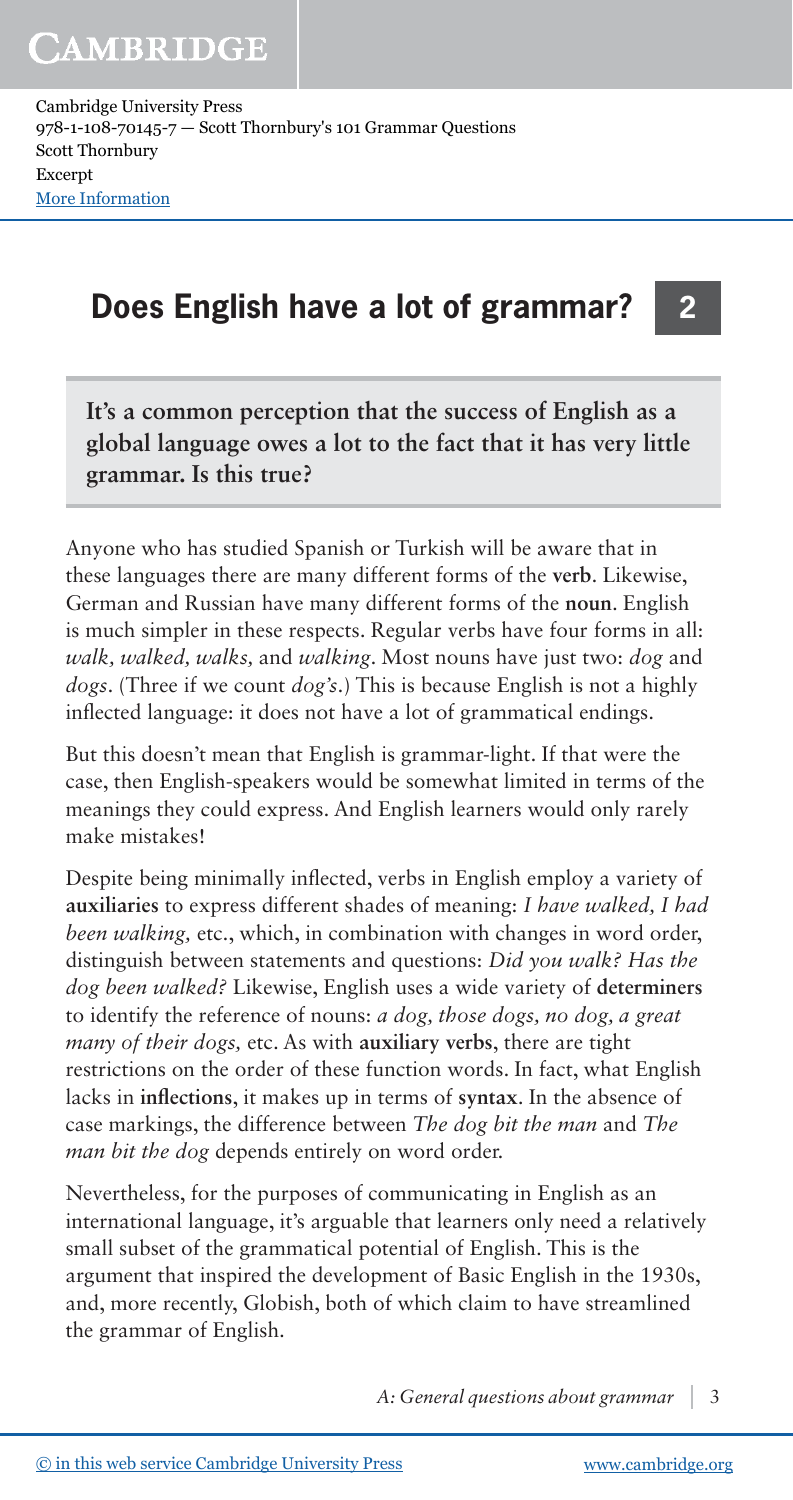### **3 What is prescriptive grammar?**

**A doctor's prescription tells you what medicine you should take. In similar fashion, a prescriptive grammar tells you what you should say or write.** 

Most people associate *grammar* with the kinds of rules they were taught at school in classes called either English, or Language Arts. These are typically rules of 'correct usage' or 'good style'. They are invariably associated with educated or even prestigious varieties of the language, as opposed to colloquial language or, worse, slang. For example:

- Do not say: *You are taller than me*. Say: *You are taller than I*. *Than* is a **conjunction** and *I* is the **subject** of the (reduced) **clause**: *I am*.
- *None of us want to go* is incorrect. *None* is a singular **pronoun**, so *None of us wants to go*.
- Do not say: *I didn't say nothing*. Say: *I didn't say anything*. You can't use a double negative because two negatives make a positive.

Notice that these 'rules-as-regulations' make certain questionable claims. Why, for example, is *than* a **conjunction** and not a **preposition**? Who says that *none* is singular? Or they appeal to logic, as if language was modelled on mathematics. Notice, too, that the application of such rules often produces sentences that sound contrived and unusual.

A descriptive grammar, on the other hand, aims to describe language as it is actually used. To this end, descriptive grammarians draw on corpora (the plural of *corpus*), i.e. digitally-stored databases of attested language use. However, even descriptive grammarians have to make decisions as to what language is standard versus non-standard. While most teaching grammars would prefer *You are taller than me*, few would accept *I didn't say nothing*.

Also, learners are aware that language projects certain values: knowing 'good style' is part of learning the target language culture. So, there may be a place for judicious doses of the prescriptive medicine.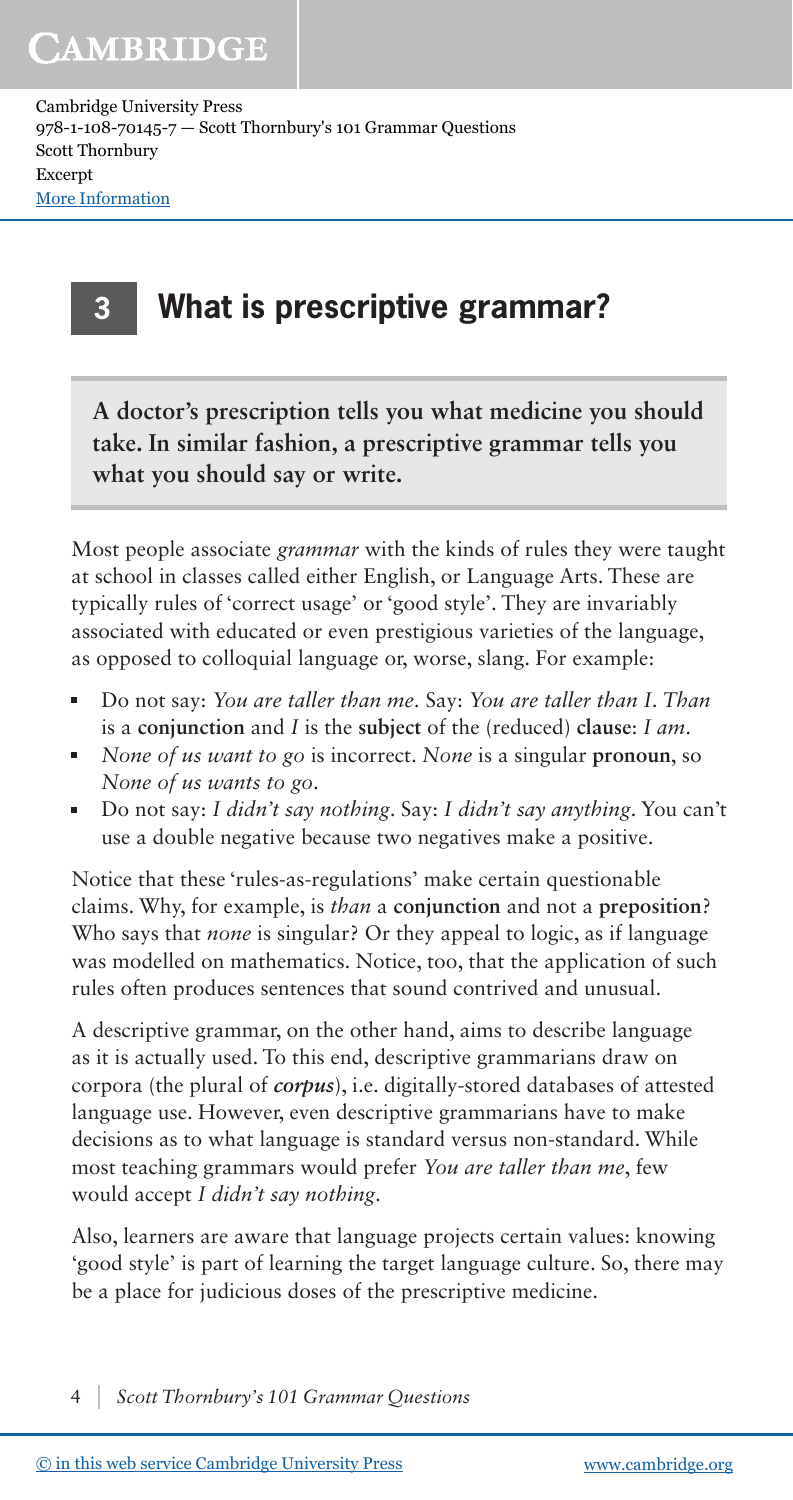#### **Are British and American grammars really different?**

**4**

**'You say** *tomayto* **and I say** *tomahto.***' The two major varieties of English differ, of course, in their pronunciation. And in many of their word choices. But their grammar?** 

First of all, it needs to be emphasized that there are not two monolithic varieties of English, one on each side of the Atlantic Ocean. What is loosely classed as British English (BrE) includes a wide range of regional and social varieties, each distinguished by their own phonological, lexical and grammatical features. Similar variety characterizes American English (AmE). Speakers of both subscribe to the idea of there being a standard (even if they themselves don't speak it), i.e. a widely distributed variety associated with education and broadcasting, and which serves as the model for teaching to English language learners.

So, how are these two standard varieties different, grammatically speaking? The main differences that might have implications for the teaching of English are the following:

- the AmE preference for the past simple over the present perfect with *just, already,* and *yet,* as in *Did you have brunch yet?* (AmE)*;*
- the form of some past tense **verbs**, where AmE uses *-ed* for the past  $\blacksquare$ of *learn, spell, burn, dream,* etc. (cf. BrE *learnt, spelt, burnt, dreamt*)*,* and where AmE has retained some irregular past **tense** forms such as *dove* (BrE *dived*) and *pled* (*pleaded*)*;*
- *get* has two past **participles** in AmE, *got* and *gotten*, each with a  $\blacksquare$ different meaning: *I've got that book at home* [= I have it] v *I've just gotten a new book* [= I have acquired it];
- AmE prefers to use collective **nouns** (*the government, the team*) in  $\blacksquare$ the singular, whereas BrE allows *the government are…*;
- the disappearance, in AmE, of the forms *shall/shan't* and their replacement with *will/won't*.

Prescriptive grammarians (see **2**) are also more insistent, in the US, on using the so-called subjunctive in certain constructions (see **69**), and on not using *which* in restrictive clauses: *The rule which I just broke is ridiculous!*

*A: General questions about grammar* 5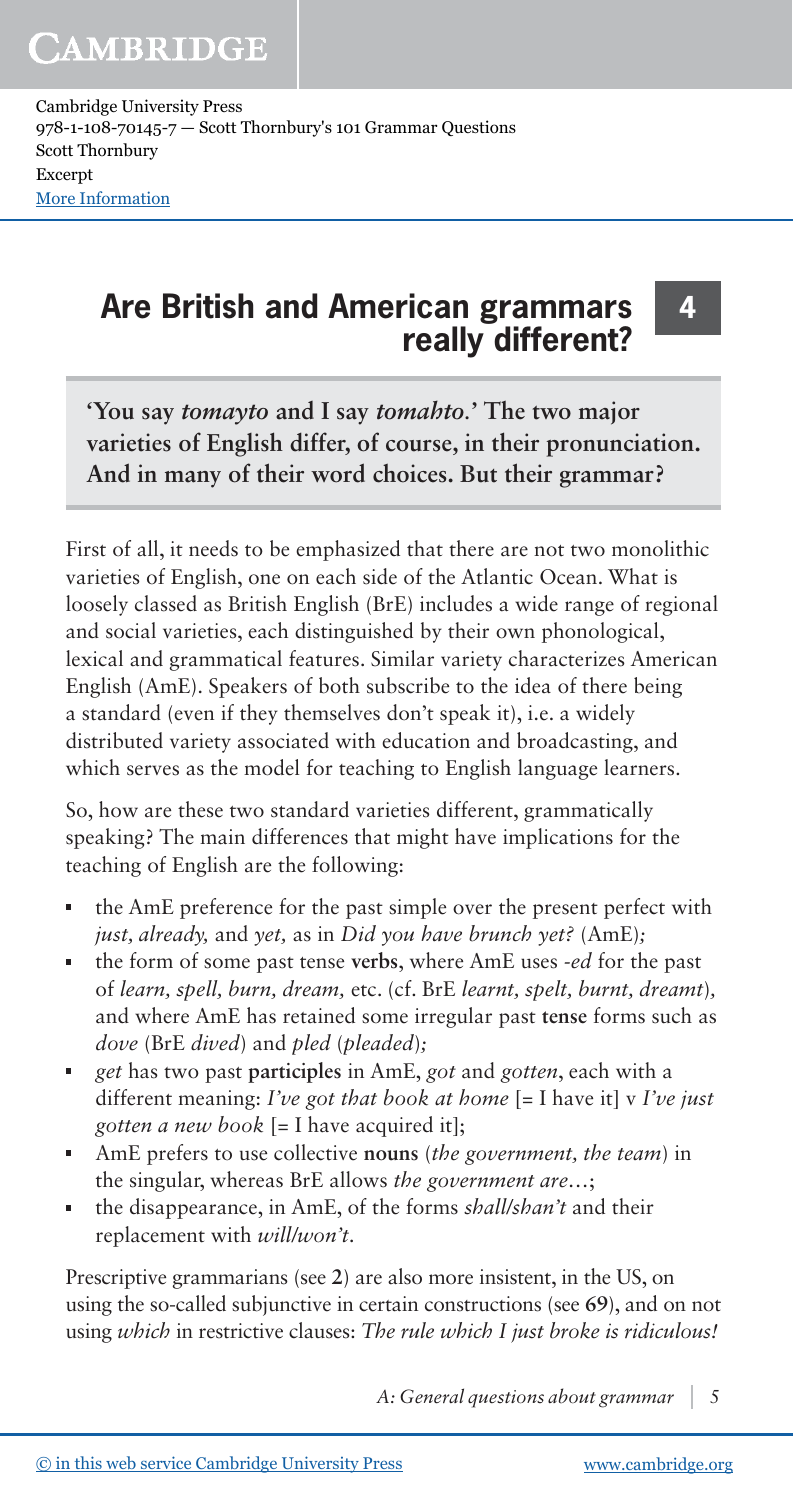## **5**

#### **Is there a difference between spoken and written grammar?**

**It used to be thought that the grammar of spoken language mirrored the grammar of written language. But does it?**

Speaking, unlike most writing, happens spontaneously. This means planning and production are happening at the same time, and this constrains the degree of grammatical complexity that is feasible. Moreover, most speaking is interactive, and this is reflected in its construction. Here, for example, is an extract of naturally-occurring talk from the Cambridge English Corpus:

- 1 I was talking to somebody who was a vegetarian and they know I'm on this diet and that I've lost this weight and stuff and they said for them to go back to grease was what did them in.
- 2 Uh-huh. Well and our son can't eat grease period.
- 3 Oh.
- 4 He and grease just ...
- 5 Really?
- 6 He can't eat grease. Yeah.
- 7 We don't fry meat. I do ... I like my egg fried in butter and that's what we had tonight. I had eggs and ham and anyway I fried it in butter and I like that really well and uh that doesn't seem to bother me so I don't know what ...

Features of the spontaneity include a tendency to produce short sequences linked by the **conjunctions** *and, so, but* (Turns 1 and 7); to attach 'tails' to utterances (*period, Yeah*); the use of formulaic language (*so I don't know what*) and vague language (*and stuff* ); incomplete utterances and false starts (Turns 4 and 7), and filled pauses (*uh*).

Arguably, these features are not common in written language; nor are some characteristics of written language much used in spoken language, which raises the question as to whether teaching only written grammar is the best preparation for speaking.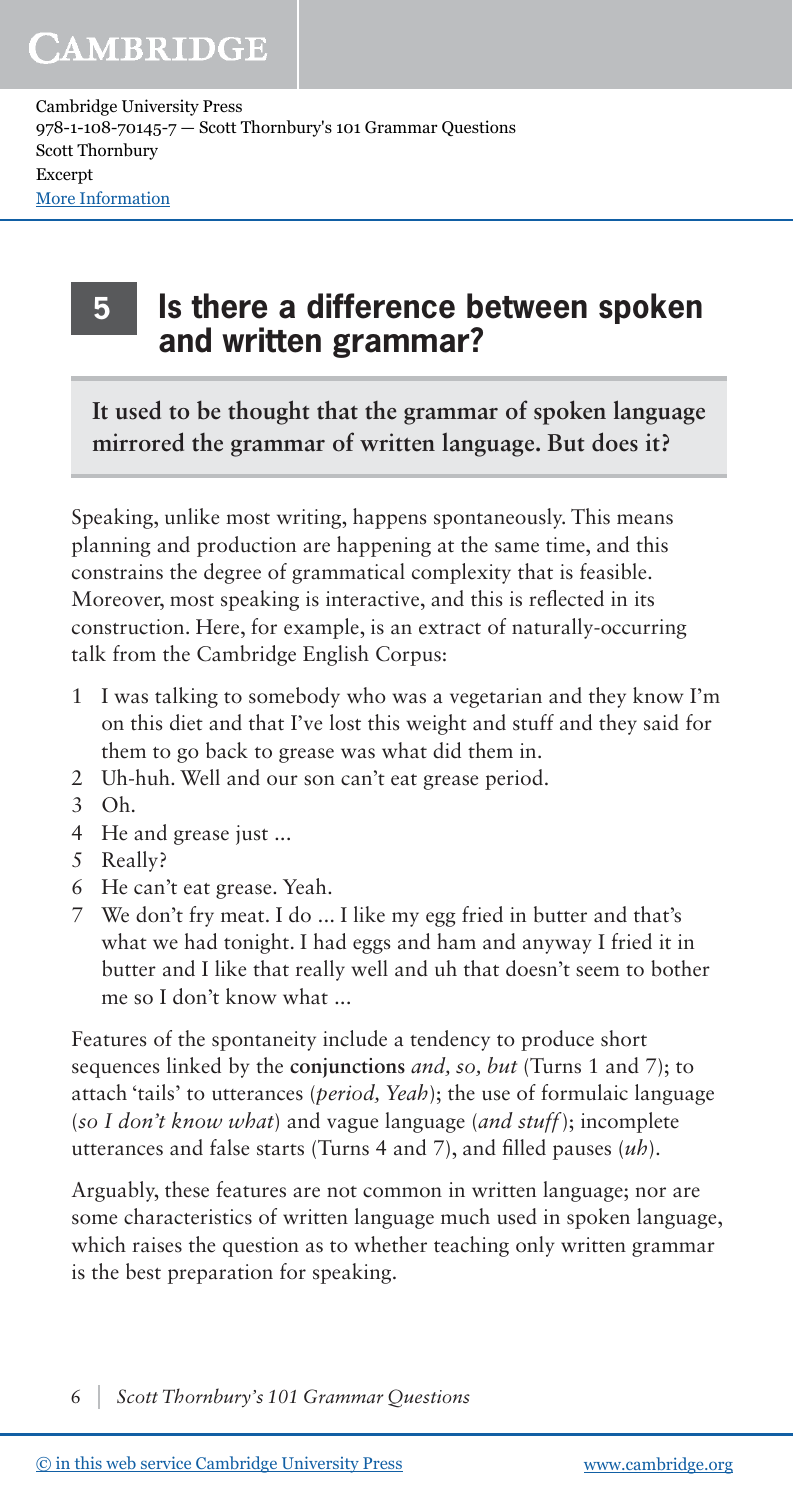#### **Is grammar learned in a set order? 6**

**The assumption underlying most teaching syllabuses is that the order in which grammar items are taught is the order in which they are learned. But is this really true?**

Traditionally, and to this day, the items in a grammar syllabus are typically sequenced in terms of *utility* and *difficulty*. The utility of an item is a measure of its likely usefulness for the learner: highly frequent structures like the present simple are clearly more useful than relatively rare structures like the third conditional.

An item's difficulty is calculated on the basis of its structural complexity – simple structures like the present simple are taught before more complex ones, like the present perfect continuous. Difficulty can also be conceptual: a concept like countability (as in *one dog, two dogs*) is considered easier than a concept like definiteness (*a dog* v *the dog*). Finally, an item might be more or less difficult according to whether it has a counterpart in the learner's first language (L1). A learner whose L1 doesn't have **auxiliary verbs** will find these difficult.

Underlying these principles is the assumption that the order in which items are taught will be reflected in the order in which they are learned.

However, research has since shown that learners seem to follow their own 'built-in syllabus' independently of their L1, and irrespective of the teaching order. So, all learners seem to master plural forms before the possessive *'s* (*the dog's breakfast*), and irregular **verbs** (*went, saw*) before regular ones (*worked, looked*). These findings challenge the view that teaching can directly influence learning.

More recently still, research has shown that the built-in syllabus varies according to the learner's L1. So learners who have no **articles** in their L1 (as in Russian) will acquire articles (*a, the*) later and in a different order than learners whose L1 has this feature.

So yes, there is a set order for grammar acquisition, but it is strongly influenced by the learner's L1.

A: General questions about grammar | 7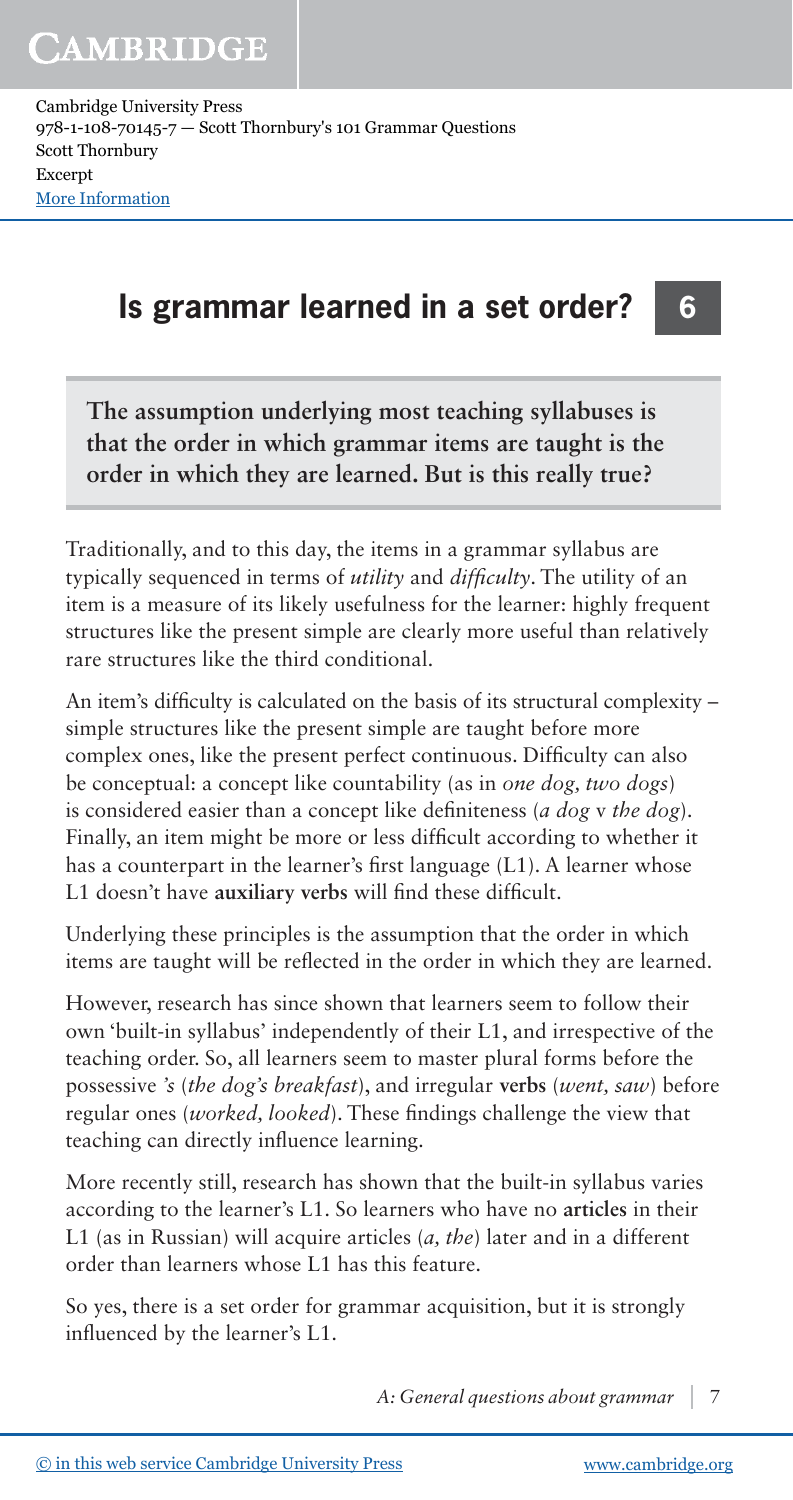## **7 How is grammar best taught?**

**The role of grammar in the curriculum is hotly debated. How it should be taught is equally contentious.** 

A grammar describes the rules of the language. It follows (so it was thought) that the best way to teach it is to explain these rules and then practise them. Such practice might typically involve translating sentences in and out of the target language. This is the kind of scholastic approach that dominated the teaching of classical languages, like Latin and Greek, and, to a certain extent persists in the teaching of modern languages. Many self-study courses and digital apps subscribe closely to this system.

A radically different approach attempts to simulate the natural way we learn our first language, by immersion in the processes of using language and thereby getting a feel for it. This more experiential approach rejects the explicit teaching of rules and the use of translation.

| the scholastic approach   | the natural approach       |
|---------------------------|----------------------------|
| academic                  | experiential               |
| explicit instruction      | implicit learning          |
| bilingual                 | monolingual                |
| rule learning (deductive) | rule discovery (inductive) |
| focus on written language | focus on spoken language   |
| focus on accuracy         | focus on fluency           |

The characteristics of these two extremes can be summed up like this:

The history of language teaching has swung between these two extremes. Nowadays, there is a greater tolerance for features of both. So, for example, experiences of language in use might be combined with explicit instruction; giving rules might be combined with discovering them. The exact blend will depend on such factors as the learners' characteristics and the grammar item itself – some more complex items are more easily taught, while others are better simply picked up.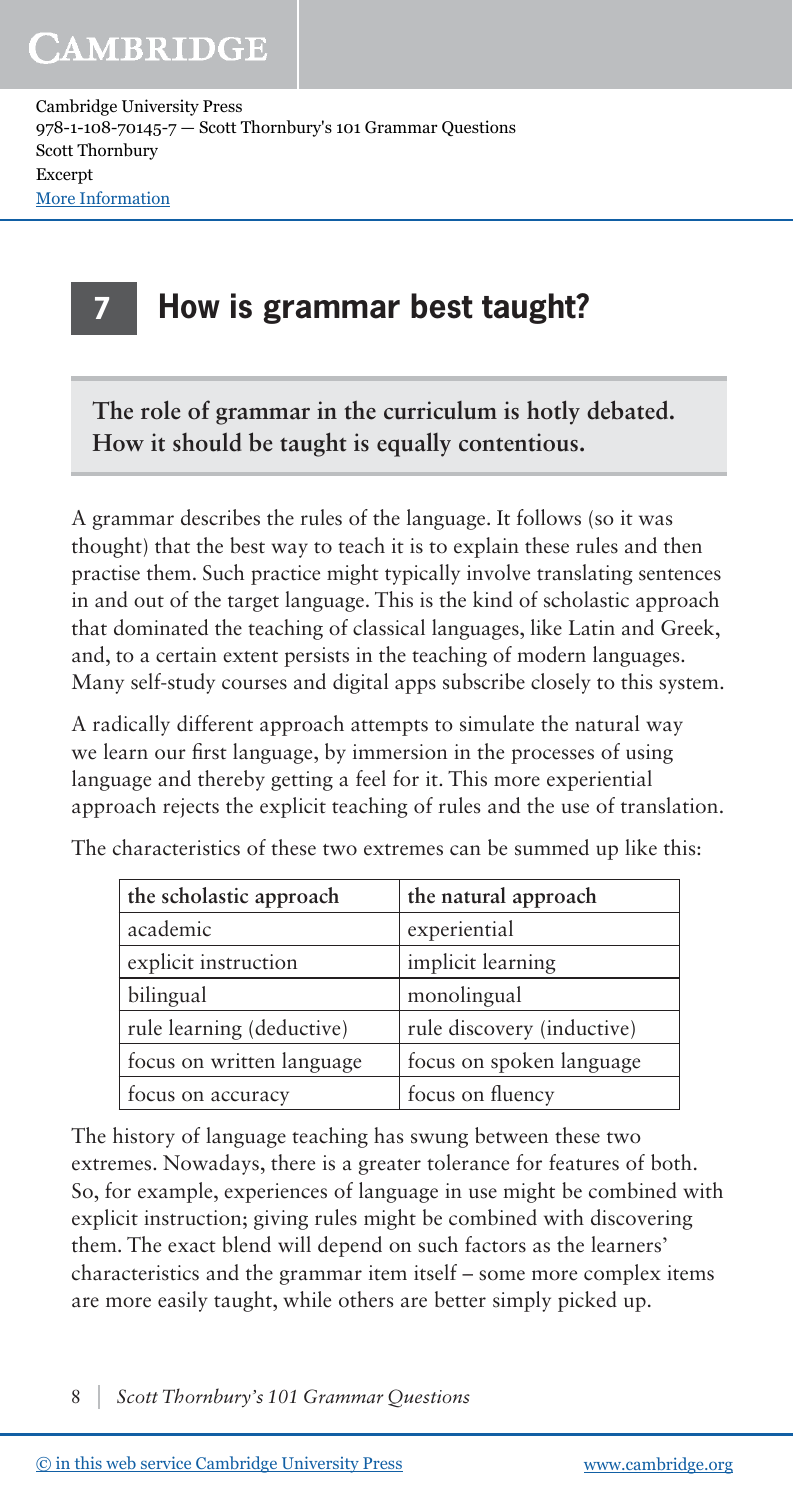#### **What is the point of rules? 8**

**Rules are a useful aid to learning – but only if they are reliable. So many grammar rules seem unreliable because they have exceptions.**

Grammar rules are not like road rules: they are not *regulations,*  but more like *regularities*. That is, they describe the patterns and combinations that occur in real language use. Some rules are purely about form: *Use the indefinite article* an *before words that begin with a vowel sound*: an ice cream. Other rules relate specific forms to specific meanings: *We use the present simple with verbs like* have, love, want, *to talk about states*: I love ice cream.

But language is a living thing: these patterns change. For example, a pattern for asking questions that was common in Shakespeare's day is to invert the **verb** and the **subject**:

Parolles: Why think you so? (*All's Well That Ends Well*)

At the same time, a new pattern using **auxiliary verbs** was emerging:

Rosalind: Do you think so? (*As you Like it*)

Eventually, the new pattern prevailed. Exceptions to rules are often evidence that a change is taking place. Or that the rule has not yet been generalized to all cases, as in the case of irregular verbs.

Sometimes, the exceptions are not really exceptions at all, but evidence of a more general rule. For example, the rule about **state verbs** (above) cannot easily accommodate an example like *I'm loving it!* unless we change the rule so that it is more elastic. (See **55** for an explanation.)

The fact that rules are not 100% reliable does not mean they are useless, so long as we recognize that they are less regulations than 'rules of thumb'.

*A: General questions about grammar* 9